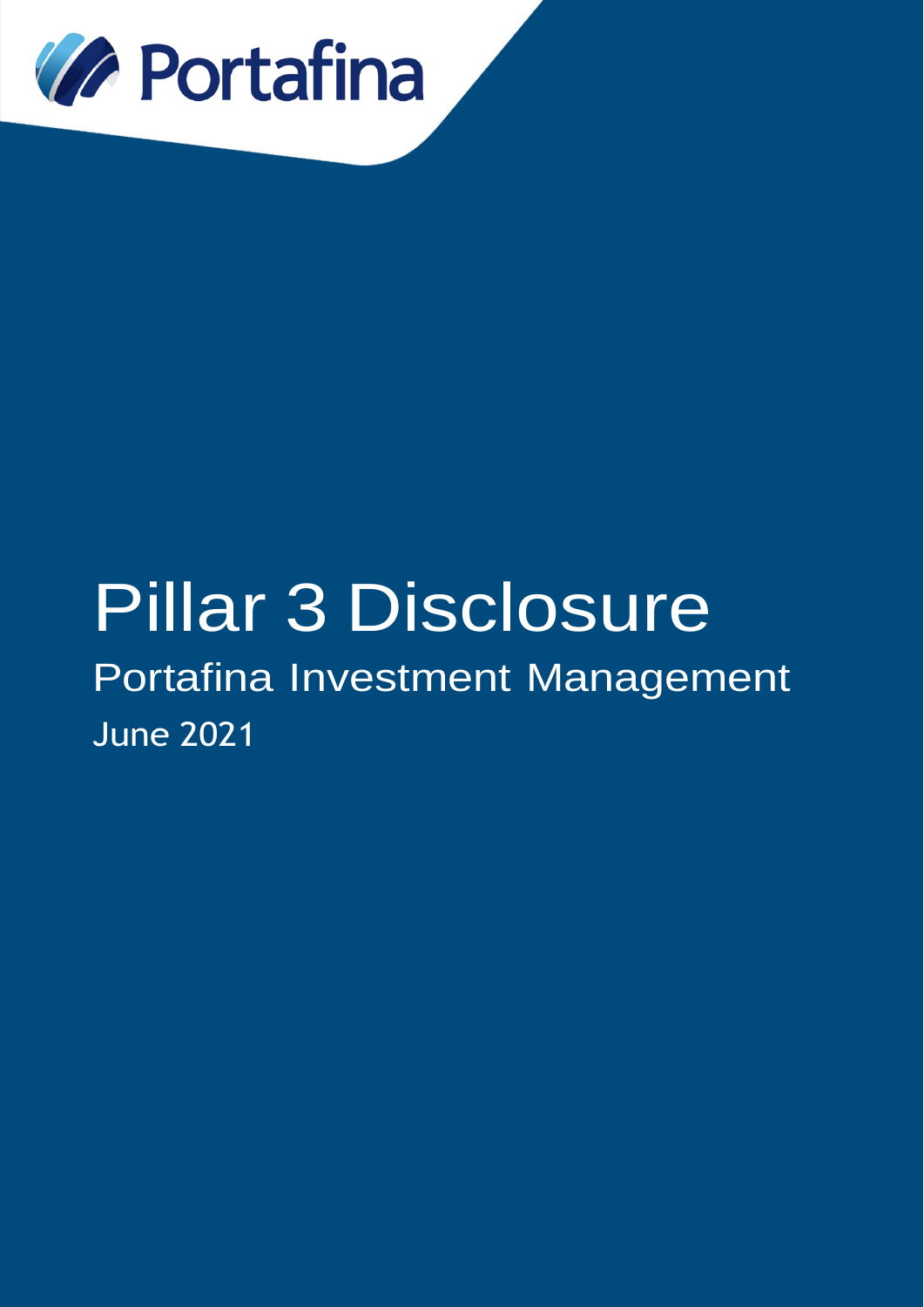### **Contents**

#### 1.Background

- i. Disclosure policy
- ii. Frequency of Publication
- iii. Verification
- iv. Medium & Location of Publication
- v. Scope of Application

#### 2.Risk Management Objectives & Policies

- i. Liquidity Risk
- ii. Credit Risk
- iii. Interest Rate Risk
- iv. Business Risk
- v. Operational Risk

#### 3.Capital Resources

- i. Capital Resource Requirement
- ii. Tier characterisation

#### 4.Compliance Statement

- i. Capital Adequacy
- ii. Credit & Market Risk
- iii. Remuneration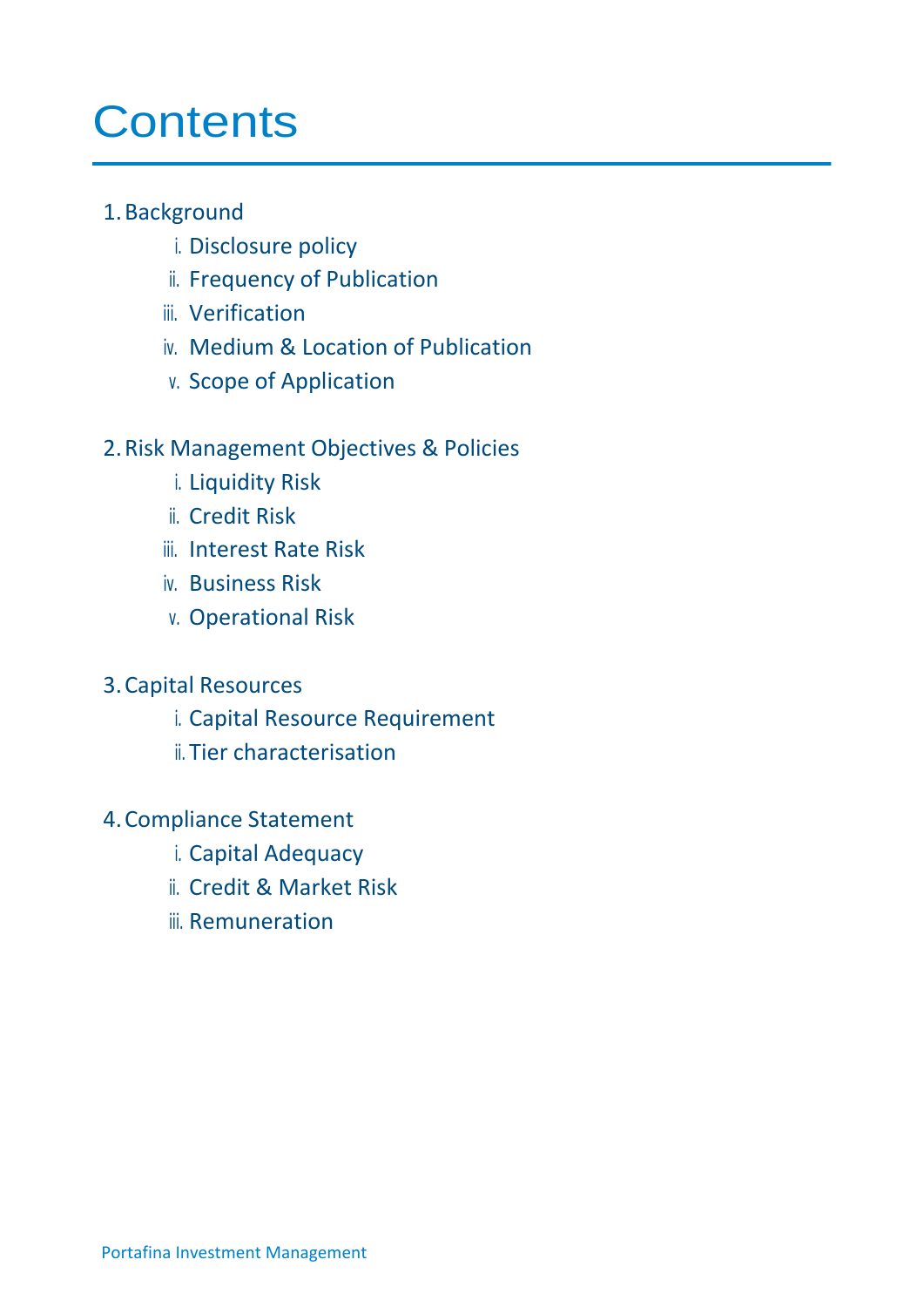## 1. Background

The purpose of this document is to set out the Pillar 3 disclosures of Portafina Investment Management as of April 2021/22.

#### **i. Disclosure Policy**

Portafina Investment Management Limited ("Portafina") Pillar 3 disclosures are set out in this document as requiredby the FCA's Prudential Sourcebook for Banks, Building Societies and Investment Firms (BIPRU), specifically BIPRU 11.3.3R.

Unless stated as otherwise, all figures contained in this disclosure are based on the firm's audited annual reports for the year ending 2021.

#### **ii. Frequency of Publication**

The disclosures will be reviewed at least annually, and if appropriate, more frequently. Disclosures will be published as soon as practicable after the publication of the Annual Reports and the finalisation of Portafina's Internal Capital Adequacy Assessment(ICAAP).

#### **iii. Verification**

The information contained in this disclosure has not been audited by our firm's external auditors and does not constitute any form of financial statement.

#### **iv. Medium & Location of Publication**

The disclosures are published on the Portafina UK corporate website.

#### **v. Scope of Application**

The disclosures in this document are made in respect of Portafina Investment Management Limited, an FCA regulated entity that is categorized as a BIPRU firm. Portafina provides financial advice and discretionary investment management services.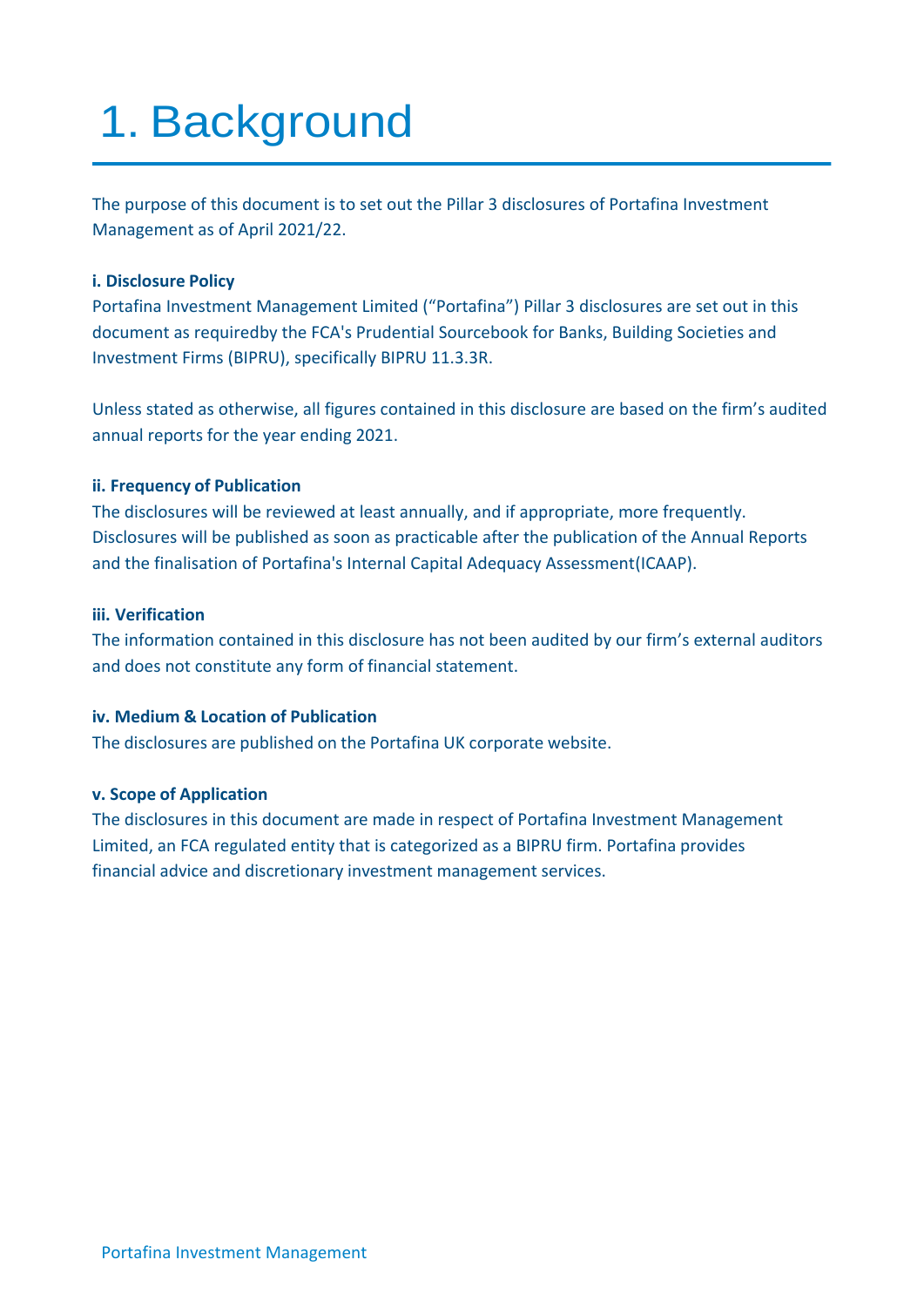## 2. Risk Management Objectives & Policies

Portafina's risk management objectives and policies are supported by a risk management framework that reflects the FCA requirement for a firm to manage a number of different categories of risk. For Portafina, these include: liquidity, credit, market,business and operational risks.

#### **i. Liquidity risk**

The firm manages all cash and borrowing requirements to maximise potential interest income whilst ensuring the firm has sufficient liquid resources to meet the continued operating needs of the business. This is supported by a robust budgeting and forecasting process which has the full involvement of the senior management team.

#### **ii. Credit risk**

The main credit risk for the firm relates to non-payment, or delayed payment, of fees by clients - being the risk that a client does not pay amounts due for services provided. The firm generates fees for advisory services and annual management charges.

The credit risk associated with advisory fees is mitigated by fees normally being deducted from the client's portfolio and paid directly to the firm and completion of the service. All fees are provided for in calculations, particularly those involving fund transfers and withdrawals, to ensure client transparency on portfolio net values. The impact of this risk is further mitigated by the relatively low value of these fees and the high volume of clients generating fees, thereby reducing the impact caused by any individual client.

The firm's annual management charges received from clients are based on a percentage of client assets under management. This risk is mitigated primarily due to charges being deducted directly from client portfolios, thereby significantly reducing the credit risk.

#### **iii. Interest rate risk**

Portafina has minimal exposure to interest rate risk as it is funded primarily by shareholder reserves, with no external financing costs. Similarly, the firm generates minimal revenues from interest bearing bank accounts.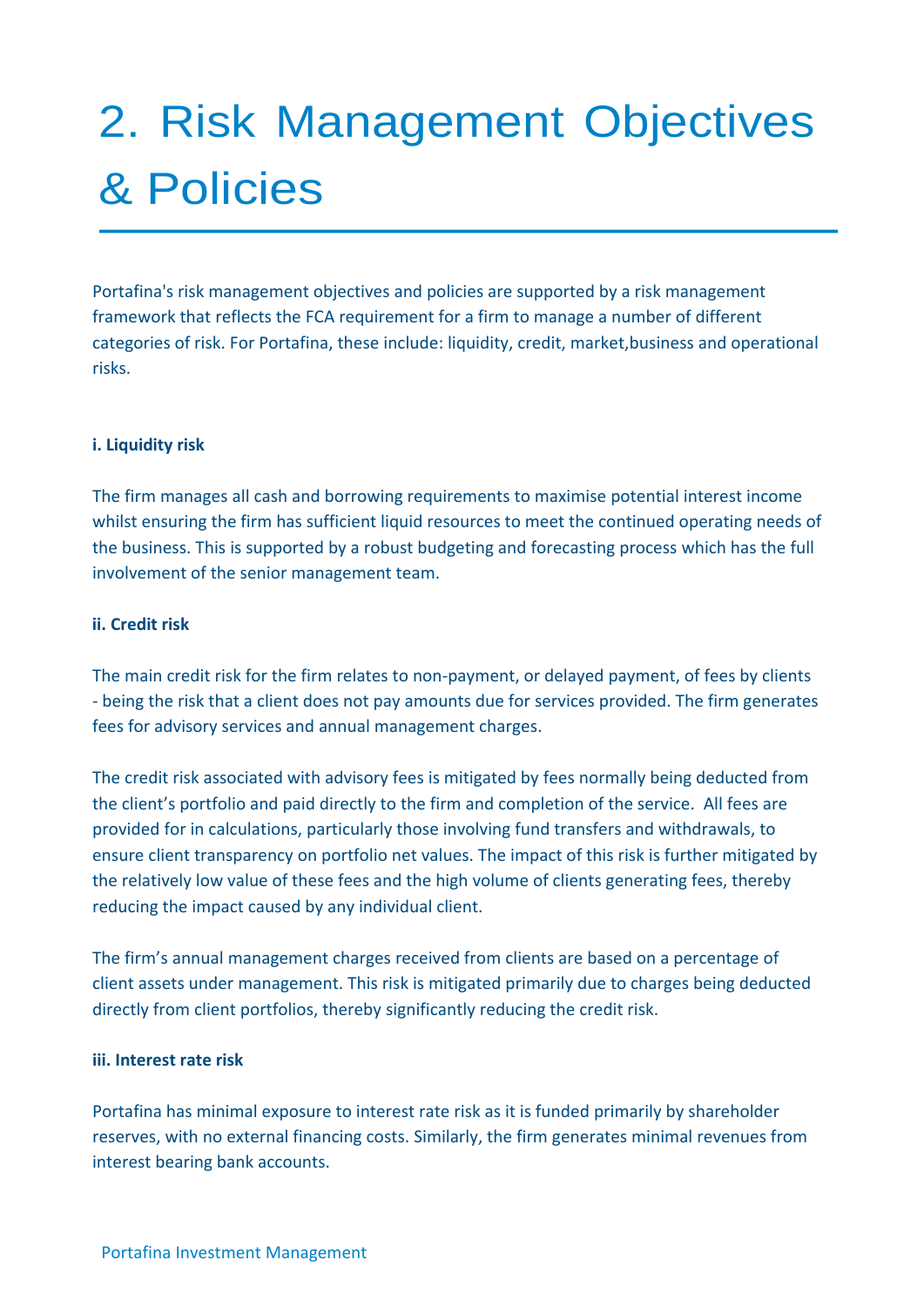## 2. Risk Management Objectives & Policies cont.

#### **iv. Business risk**

Business risk is the risk caused by uncertainty in the macroeconomic environment, impacting the firm's ability to carry out its business plan or desired strategy. The firm adopts conservative assumptions in all its business planning. Business risk includes damage to physical assets; business disruptions; and system failures.

Portafina regularly consider various economic scenarios to model the impact of economic downturns on its financial position and assess Portafina's vulnerability to a reduction in revenue and consider what mitigating actions which could be implemented to reduce the effects on the firm's capital adequacy.

The firm recognizes that its activities are heavily concentrated on pension advice, with a particular focus on pension freedoms. In recent years, the firm has broadened its focus to include transfers by clients not eligible for pension freedoms and has identified further areas to broaden its commercial focus beyond pensions. The firm plans to continue to invest and expand its product offering in a planned and controlled manner.

The firm is profitable and cash generative. It maintains high capital resources and is well placed to take advantage of new opportunities.

#### **v. Operational risk**

Operational risk is defined as the potential risk of financial loss of impairment to reputation resulting from inadequate or failed internal processes and systems, from the actions of people or from external events. Major sources of operation risk include outsourcing of operations, IT security, internal and external fraud, implementation of strategic change and regulatory noncompliance.

A variety of techniques are used to manage operational risk, including monitoring key risk indicators and internal controls and the analysis of historical loss events. The firm maintains a comprehensive insurance programme to cover risks associated with business interruption; cyber; injury; Directors and Officers liability and Professional Indemnity exposures. Specialist support functions provide expertise in risk mitigation focusing on areas such as information security; health and safety; compliance; legal and business continuity management. Key operational risks are developed into scenarios for capital modeling purposes as part of the Pillar 2 assessment.

#### Portafina Investment Management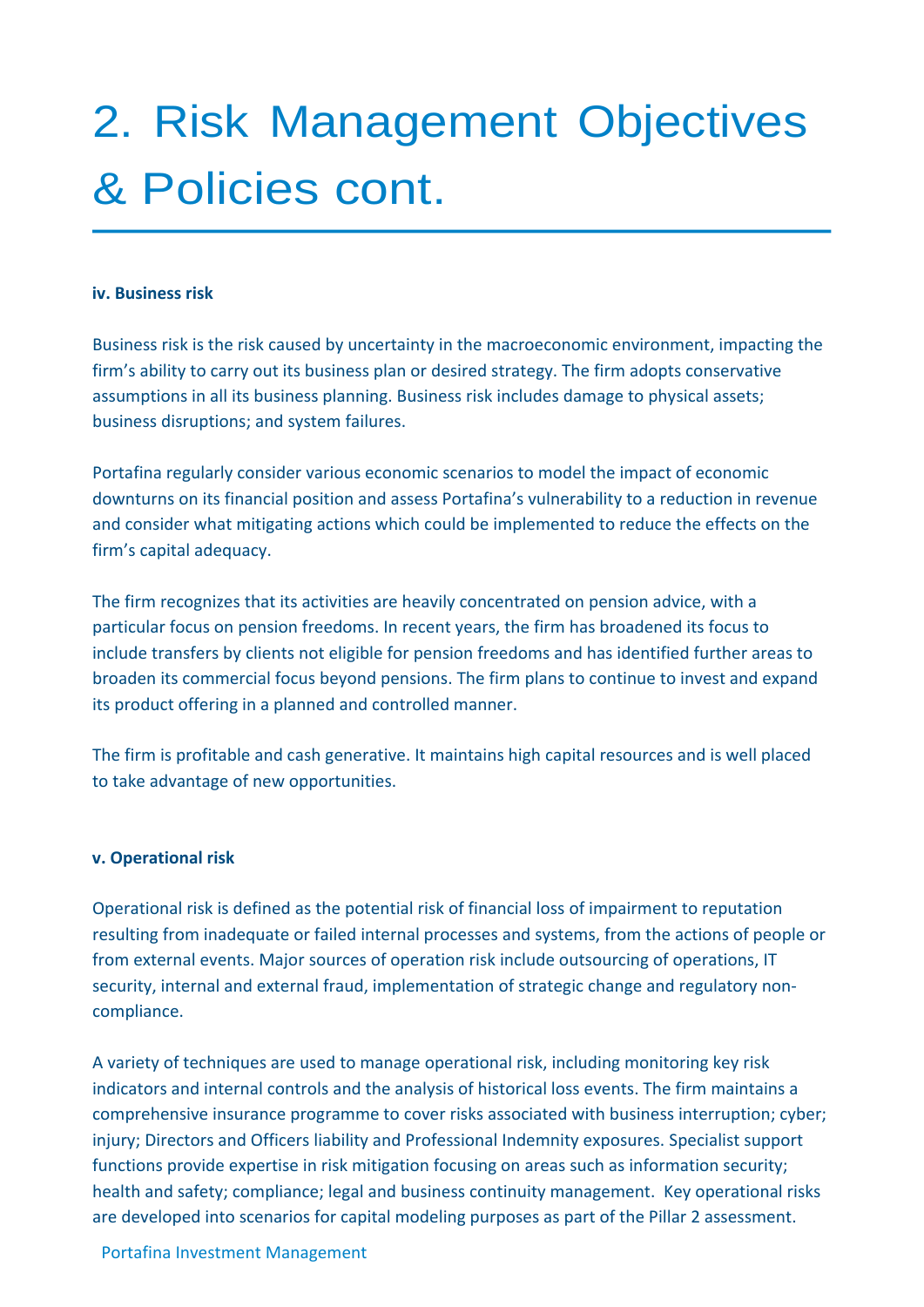## 3. Capital Resources

The Firms capital resources at 31 March 2021 is composed of Tier 1 capital only. The firm does not have any Tier 2 or Tier 3 capital as defined in GENPRU 2.2 and the capital resources table in GENPRU 2 Annex 4.

*This is shown below:* 

| Permanent share capital             | A              | $\mathbf{1}$ | 80,005      |
|-------------------------------------|----------------|--------------|-------------|
| <b>Externally verified reserves</b> | A              | 2            | 2,687,901   |
| <b>Tier 1 capital</b>               | D              | 3            | 2,767,906   |
| <b>Deductions</b>                   | Е              |              | $\mathbf 0$ |
| <b>Total Tier 1 Capital</b>         | F              |              | 2,767,906   |
| <b>Total Tier 2 Capital</b>         |                |              | $\bf{0}$    |
| <b>Tier 1 plus Tier 2 Capital</b>   | <b>L&amp;N</b> |              | 2,767,906   |
| <b>Tier 3 Capital</b>               | Q              |              | £0          |
| <b>Total capital resources</b>      | т              |              | 2,767,906   |

#### **Notes**

- 1. Share capital is the permanent, allotted, called up and fully paid ordinary share capital
- 2. The externally verified reserves include the profit & loss account and retained earnings
- 3. Balance carried forward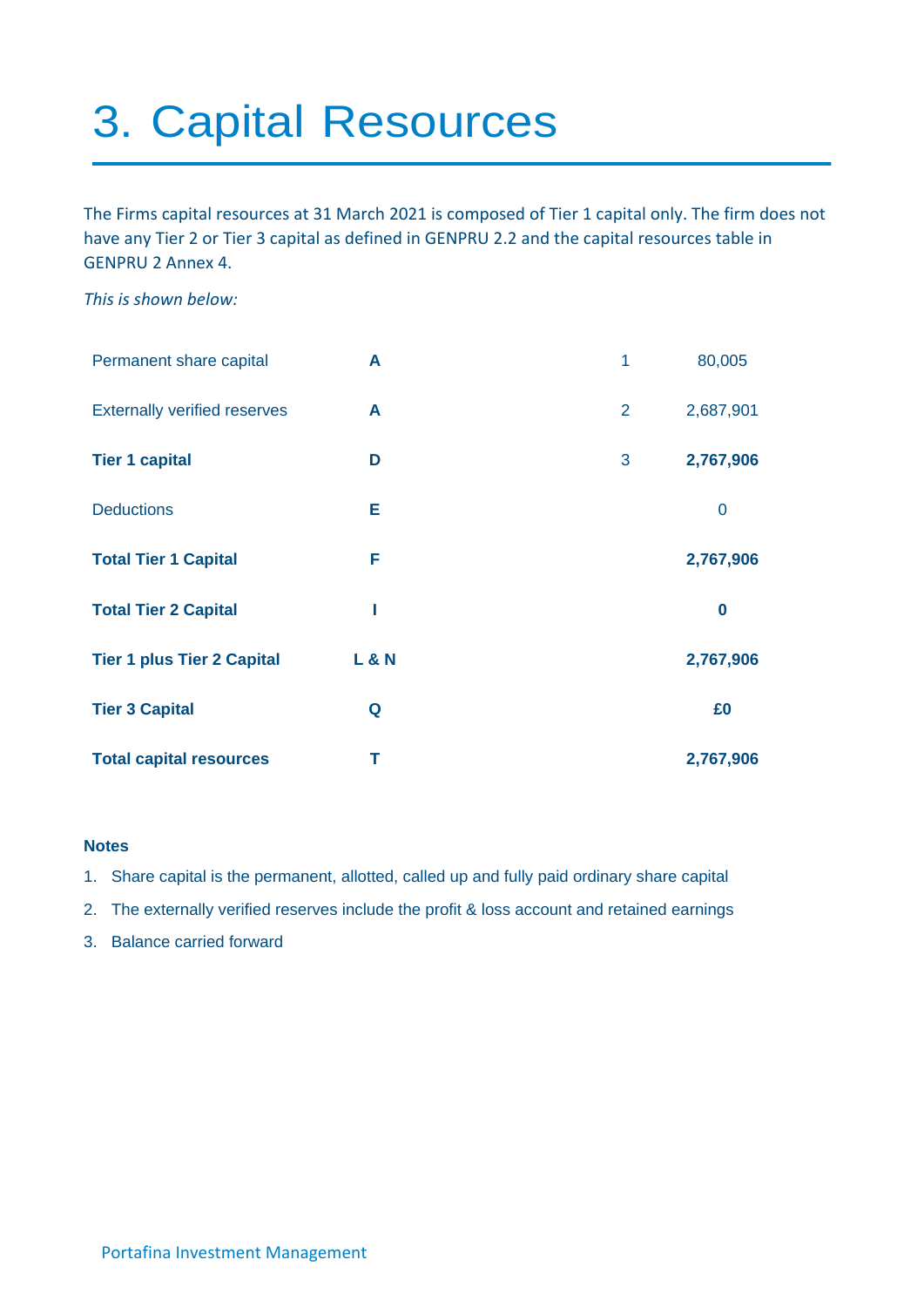| Able to absorb losses.<br>firms only).<br>Available when<br>required (for BIPRU<br>Tier 1 | For example:<br>and absence of fixed servicing costs that apply to tier one capital.<br>Forms of capital that do not meet the requirements for permanency<br>shares) only perpetual capital instruments may be included in<br>may be deferred - for example, cumulative preference<br>Capital which has no fixed term but is cumulative (servicing<br>upper tier two capital.<br>costs cannot be waived at the issuer's option, although they<br>Characteristics<br>Tier 2<br>tier three capital) or net<br>trading book profits<br>subordinated debt of<br>to the characteristics of |
|-------------------------------------------------------------------------------------------|---------------------------------------------------------------------------------------------------------------------------------------------------------------------------------------------------------------------------------------------------------------------------------------------------------------------------------------------------------------------------------------------------------------------------------------------------------------------------------------------------------------------------------------------------------------------------------------|
|                                                                                           |                                                                                                                                                                                                                                                                                                                                                                                                                                                                                                                                                                                       |
| upon winding up,<br>Ranks for repayment                                                   | servicing costs that cannot generally be either waived or<br>Capital which has a fixed term or which may have fixed                                                                                                                                                                                                                                                                                                                                                                                                                                                                   |
| similar procedure atter<br>administration or                                              | should normally be of a medium to long-term maturity (that<br>deferred (for example, most subordinated debt); such capital                                                                                                                                                                                                                                                                                                                                                                                                                                                            |
| all other debts and<br>liabilities.                                                       | instruments are included in lower tier two capital.<br>is, an original maturity of at least five years); dated capital                                                                                                                                                                                                                                                                                                                                                                                                                                                                |
|                                                                                           | For BIPRU firms: certain revaluation reserves such as reserves<br>arising from the revaluation of land and buildings, including                                                                                                                                                                                                                                                                                                                                                                                                                                                       |
| there is no inescapable<br>No fixed costs, that is,                                       | in the available-for-sale financial assets category.<br>any net unrealised gains for the fair valuation of equities held                                                                                                                                                                                                                                                                                                                                                                                                                                                              |
| veq ob notigation                                                                         | For BIPRU firms: general/collective provisions.                                                                                                                                                                                                                                                                                                                                                                                                                                                                                                                                       |
| dividends or interest.                                                                    |                                                                                                                                                                                                                                                                                                                                                                                                                                                                                                                                                                                       |

# **Tier Characterisation Characterisation**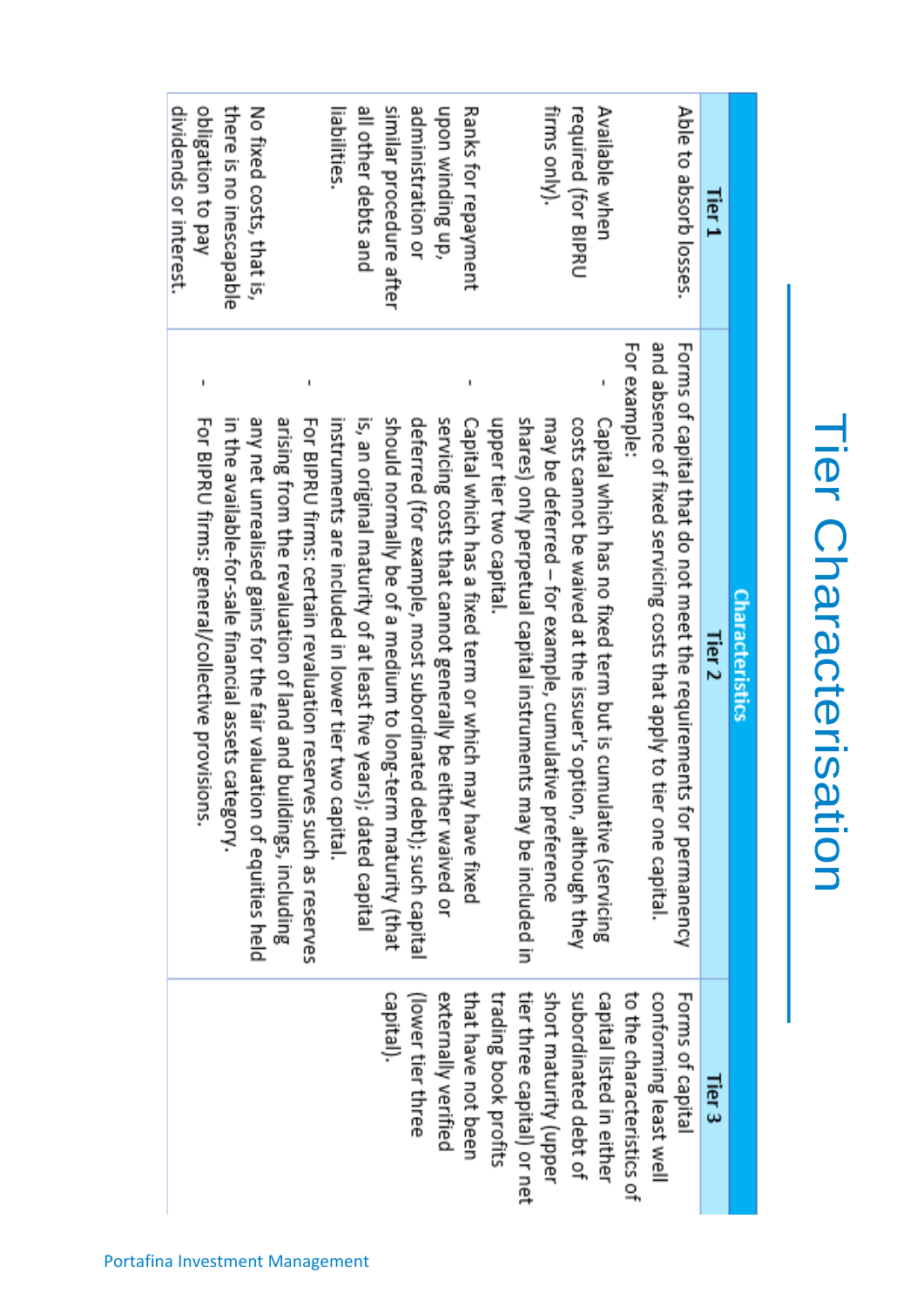## 4. Compliance Statement

#### **i. Capital Adequacy**

Portafina Investment Management as a MIFID firm is classified as a BIPRU €50K firm and is subject to the BIPRU sourcebook in the FCA handbook. In accordance with GENPRU 2.1.45R (calculation of variable capital requirement for a BIPRU firm), the Firm's capital requirement is determined by the higher of (i) the Base capital requirement ( $\epsilon$ 50K); (ii) the sum of credit and market risks capital requirement; and (iii) the fixed overhead requirement. The Pillar 1 capital requirement is the fixed overhead requirement, £1.3 million.

The Firms Pillar 2 capital requirement is assessed as part of the Internal Capital Adequacy Assessment Process (ICAAP) described below. The current Pillar 2 capital requirement has been determined as being lower than the Firms Pillar 1 minimum capital requirement and, for this reason, the Pillar 1 requirement is adopted as the Groups current capital requirement.

The ICAAP is Portafina Investment Management Limited Board's assessment of the Firm's required level of capital consistent with it risk appetite and business plans. The assessment focuses on the major risks faced by the Firm and on the behaviour of those risks under stressed scenarios. For each major risk, an assessment is made of the potential loss it could cause were it to materialise under a severe scenario. The assessment is performed gross and net of mitigating systems and controls, and after incorporation t effects of insurance. A variety of techniques are used to support the potential loss figures. Stress and scenario tests are used to consider the impact based on a variety of events.

The following shows the Firm's capital requirement and Capital adequacy at 31 March 2021 is:

|                                                      | £         |
|------------------------------------------------------|-----------|
| Credit risk (standardised approach)                  | 328,339   |
| Market risk                                          |           |
| Sum of credit & market Risk                          | 328,339   |
|                                                      |           |
| <b>Fixed overhead requirement</b>                    | 1,363,526 |
| Pillar 1 capital requirement (higher of (1) and (2)) | 1,363,526 |
| Total capital resources                              | 2,767,906 |
|                                                      |           |
| <b>Surplus Capital resources</b>                     | 1,404,381 |

#### **ii. Credit and Market Risk**

The Firms overall minimum capital requirement for credit risk under the standardised approach is expressed as 8% of the risk weighted exposure amounts for each of the applicable standardised credit risk exposure classes

Portafina Investment Management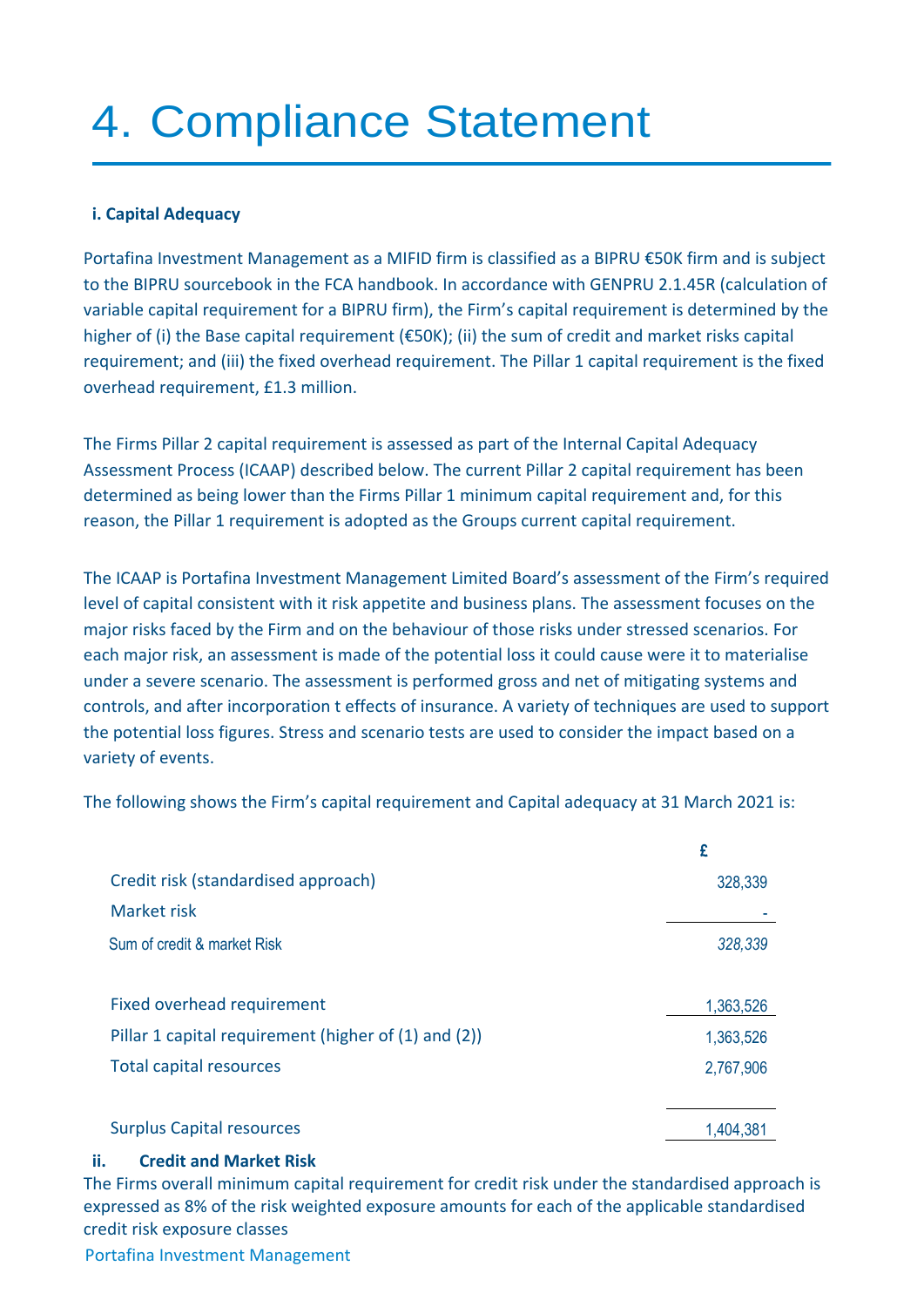## 4. Compliance Statement

| <b>Exposure Class</b> | <b>Exposure Value</b> | <b>Risk Weight</b> | <b>Risk Weighted</b> |
|-----------------------|-----------------------|--------------------|----------------------|
| <b>Institutions</b>   | 2,923,924             | 20%                | 584,785              |
| Corporates            | 1,421,136             | 100%               | 1,421,136            |
| <b>Other Items</b>    | 2,098,315             | 100%               | 2,098,315            |
| <b>Total</b>          |                       |                    | 4,104,235            |
|                       |                       |                    |                      |

#### **Credit Risk Capital component (8.0% of risk weighted exposure) 328,339**

Specific disclosures in relation to market risk are considered immaterial under BIPRU 11.3.5R (Exemption from disclosure: Materiality) as the Firm does not undertake any principal trading on its own account, is not exposed to any material foreign exchange risk, does not any external debt, and does not rely on interest income to fund its operations.

#### **iii. Remuneration**

The firm is subject to the FCA's BIPRU Remuneration Code. This section provides further information on the Firms remuneration policies and governance, as well as quantitative information on remuneration.

#### *Decision making process for determining remuneration policy*

The Firms Remuneration Committee meets regularly throughout the year and, inter alia, is responsible for:

- Undertaking a periodic review of the Firms Remuneration Policy to ensure continued compliance with the FCA BIPRU Remuneration Code, and ensure that:
	- it is consistent with and promotes effective risk management and does not encourage risk-taking that exceeds the level of tolerated risk or irresponsible business conduct,
	- is in line with the business strategy, objectives, values and long-term interests of the Firm, and
	- encourages fair treatment of clients and includes measures to avoid conflicts of interest.
- Agreeing, maintaining, and periodically reviewing (at least annually) a list of FCA BIPRU Code Staff, including agreeing and maintaining the policy and process for ensuring that correct individuals are identified as Code Staff and ensure the remuneration structures are reviewed for compliance with the FCA Remuneration Code.
- Approving the broad policy and framework for variable remuneration plans, including share incentive plans and extraordinary pension arrangements.
- Approving the remuneration packages of Executive directors and all FCA BIPRU Remuneration Code Staff annually. No individual is involved in determining or approving their own remuneration. This includes base salary, bonuses and performance-related payments, discretionary payments, long-term incentive awards, share options and pension contributions.

#### *Composition of the Remuneration Committee*

Portafina's Remuneration Committee is comprised of the board of directors. Portafina does not currently have any non-executive directors.